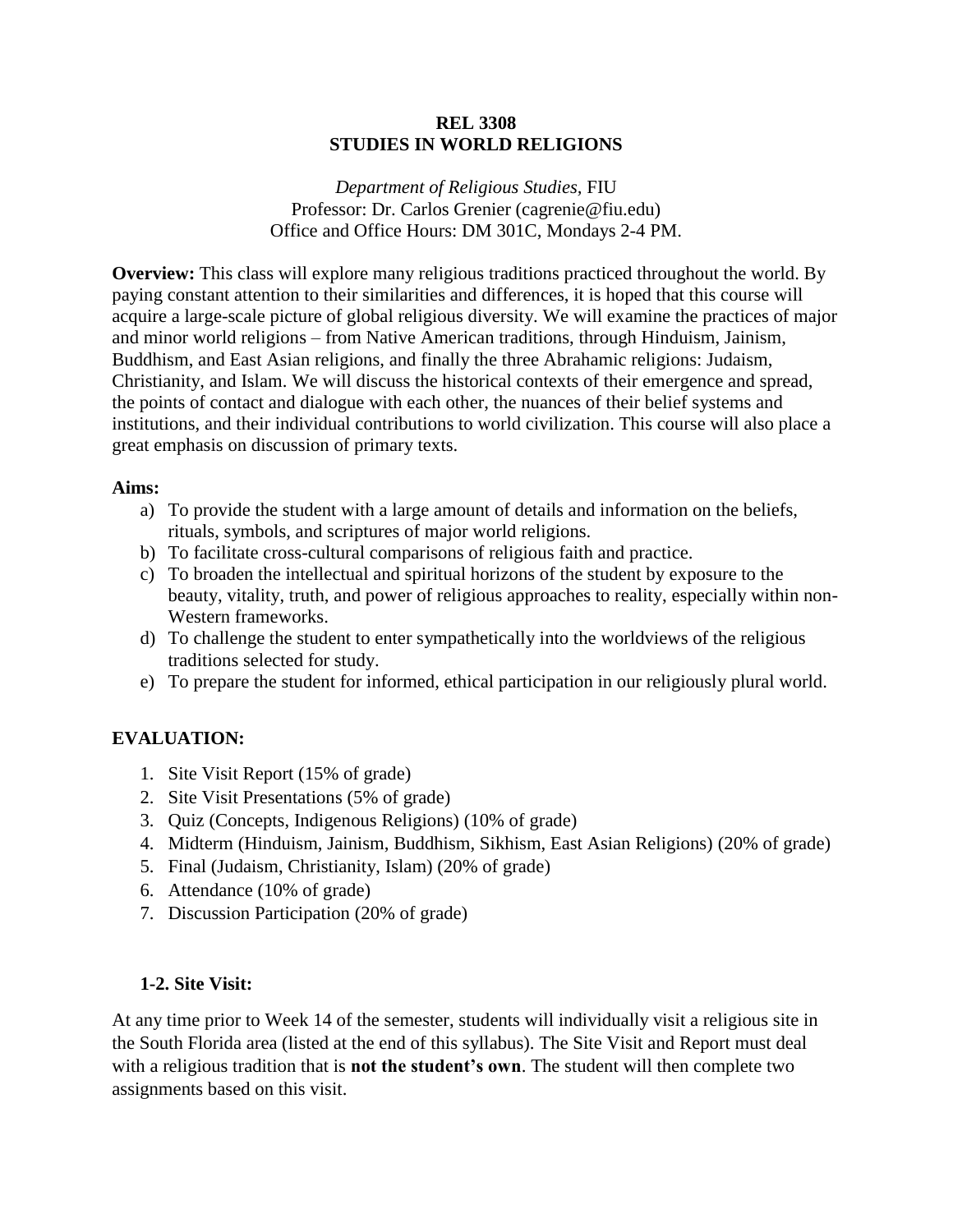- 1. Site Visit Report: Guidelines for this 3-4 page report will be posted on Canvas.
- 2. Site Visit Presentation: Students will execute an extremely short (<5 minutes) presentation of their visit.

## **3-5. Exams:**

All exams will take place in class. Most exams will comprise of two sections: a) an objective section, including matching, fill-in-the blank, and lists, and b) an essay section, involving short essay answers. The length of each section will depend on the nature of the exam.

## **6-7. Attendance and In-Class Discussions:**

Many weeks, I will assign a short reading in PDF format, along with a set of guiding questions. For part of the following class session I will solicit responses from students on this reading. You are expected to discuss them informedly in class. This discussion is **mandatory** and participation will count towards 20% of the final grade.

## **EXTRA CREDIT:**

Attendance at lectures offered by the Religious Studies Department, Mohsin and Fauzia Jaffer Muslim World Studies Center, Middle East Studies Center, Judaic Studies Center, Institute of Asian Studies, and Center for Spirituality will each count for one (1) percentage point towards the final grade.

# **REQUIRED READINGS:**

There will be NO required textbook for this class.

However, **additional mandatory readings** will be posted on the Canvas page and **must** be read prior to class discussion. Readings will be posted in the MANDATORY READINGS section under the MODULES heading of the Canvas site.

Additionally, supplementary readings will be provided on the Canvas site.

PowerPoint presentations will be posted in the POWERPOINTS section under the MODULES heading after each class lecture.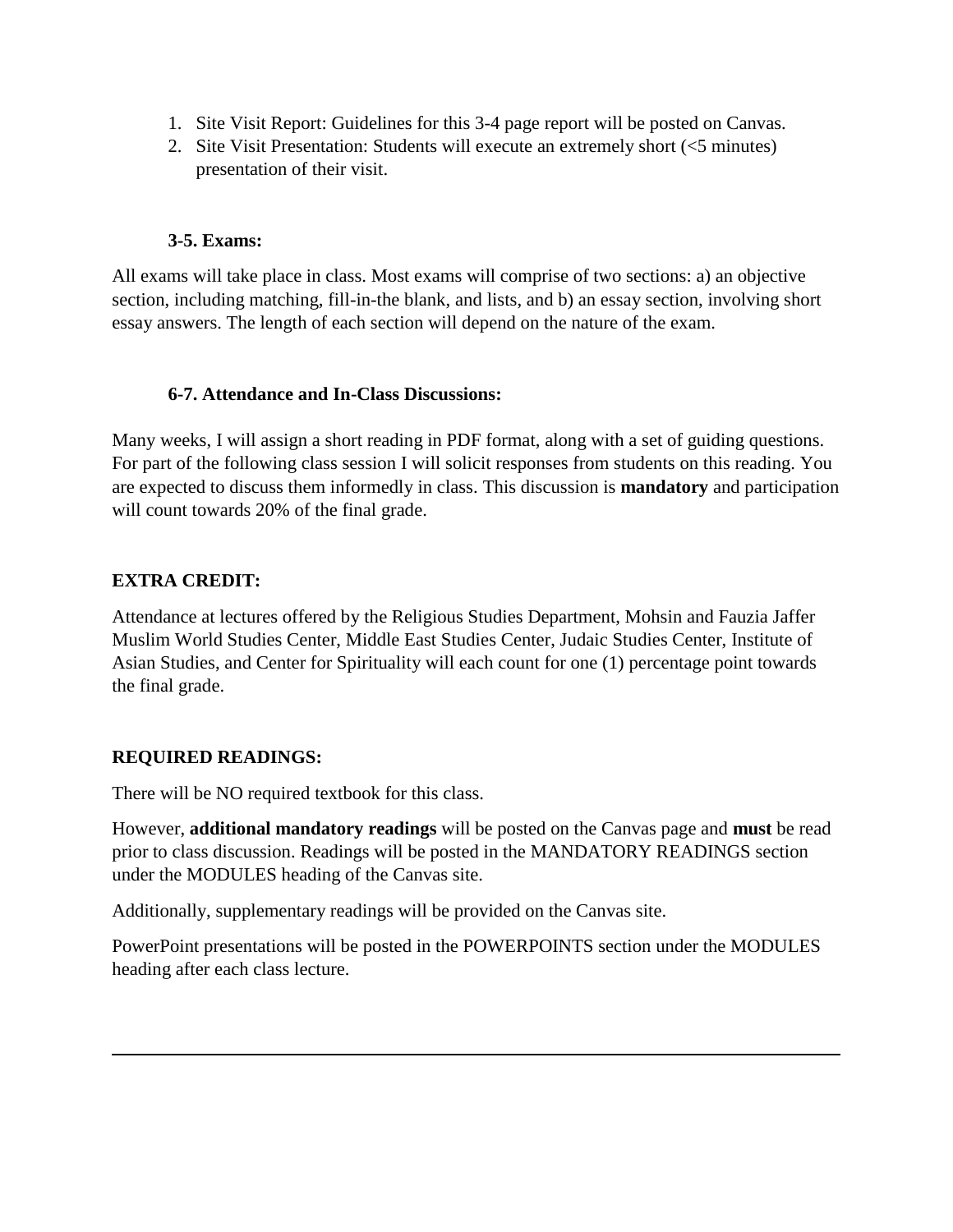## **Week 1 (January 7)**

What is Religion? Indigenous Religions

## **Week 2 (January 14)**

Indigenous Religions (continued)

• Read Ife Creation stories (on CANVAS)

## **Week 3 (January 21)**

Hinduism

• Read selection from *Bhagavad Gita* for class discussion.

## **Week 4 (January 28)**

Hinduism (continued)

# Jainism (Guest lecture)

# **Week 5 (February 4)**

*Quiz 1 (Concepts, Indigenous Religions)* Buddhism

## **Week 6 (February 11)**

Buddhism (continued)

• Read selection from *Early Buddhist Scriptures* for class discussion.

Sikhism

#### **Week 7 (February 18)**

Confucianism, Taoism, Shintoism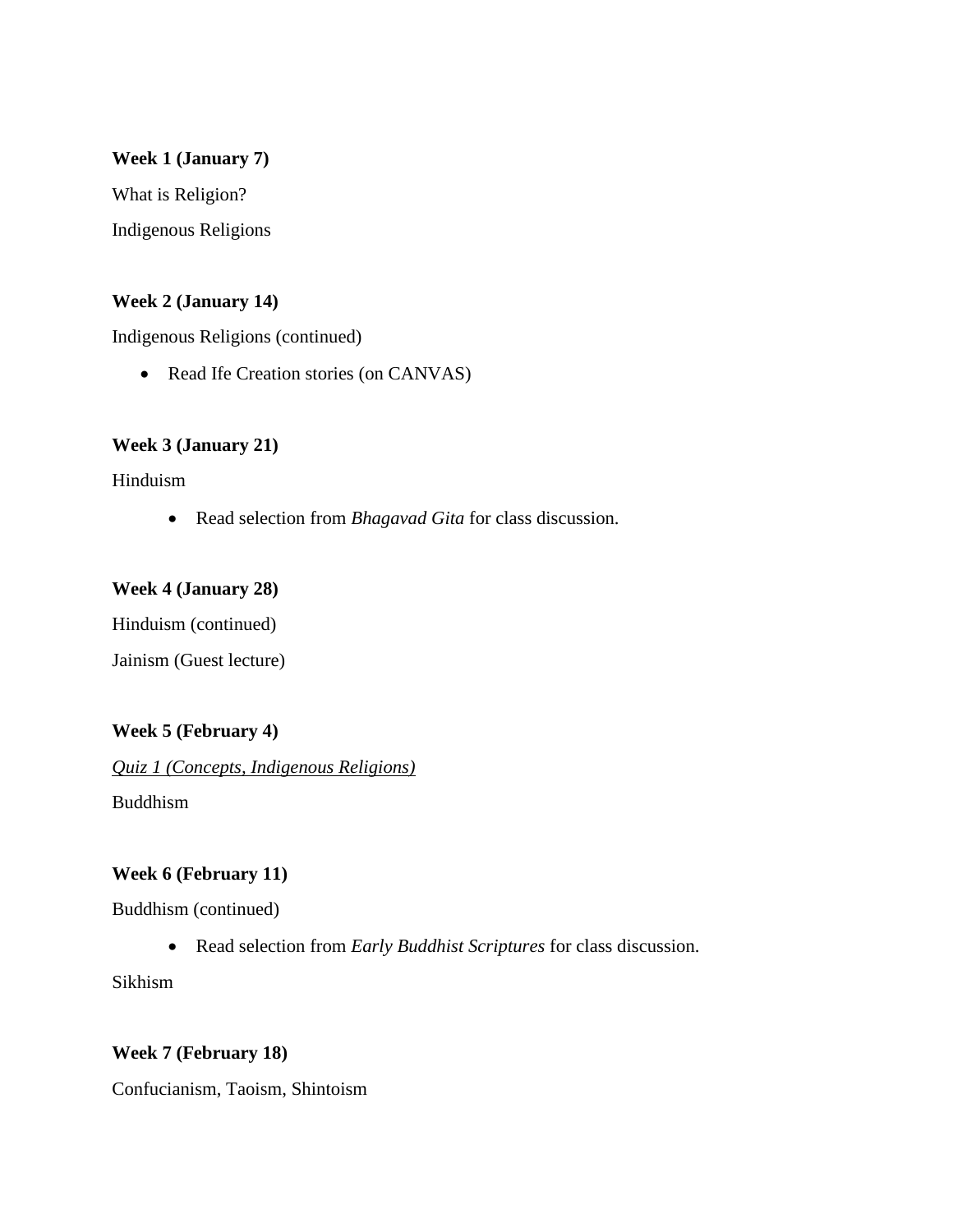## **Week 8 (February 25)**

#### *Midterm (IN CLASS, 90 minutes)*

Intro to Religions of the Middle East

• Read selection from *Enuma Elish* for class discussion.

### **Week 9 (March 4)**

Judaism

• Read selections from *Genesis* and *Exodus* for class discussion.

#### **Week 10 (March 18)**

Judaism (continued)

Christianity

• Read selections from *Matthew* and Augustine's *Confessions* for class discussion.

#### **Week 11 (March 25)**

Christianity (continued)

#### **Week 12 (April 1)**

Islam

• Read selections from the *Qur'an* for class discussion.

#### **Week 13 (April 8)**

Islam (continued)

New Religions?

#### **Week 15 (April 15)**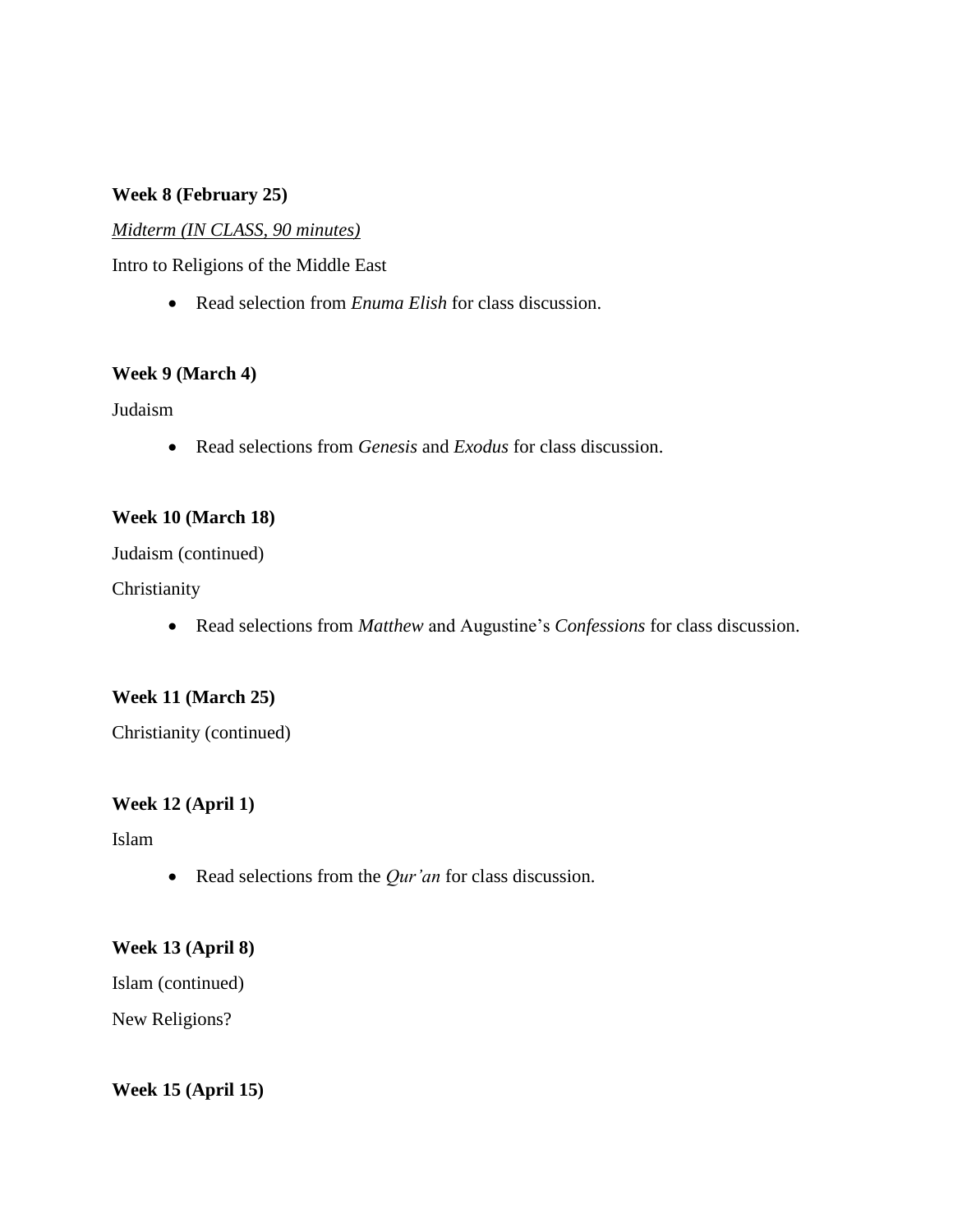**Site Visit Presentations** 

Final Exam Review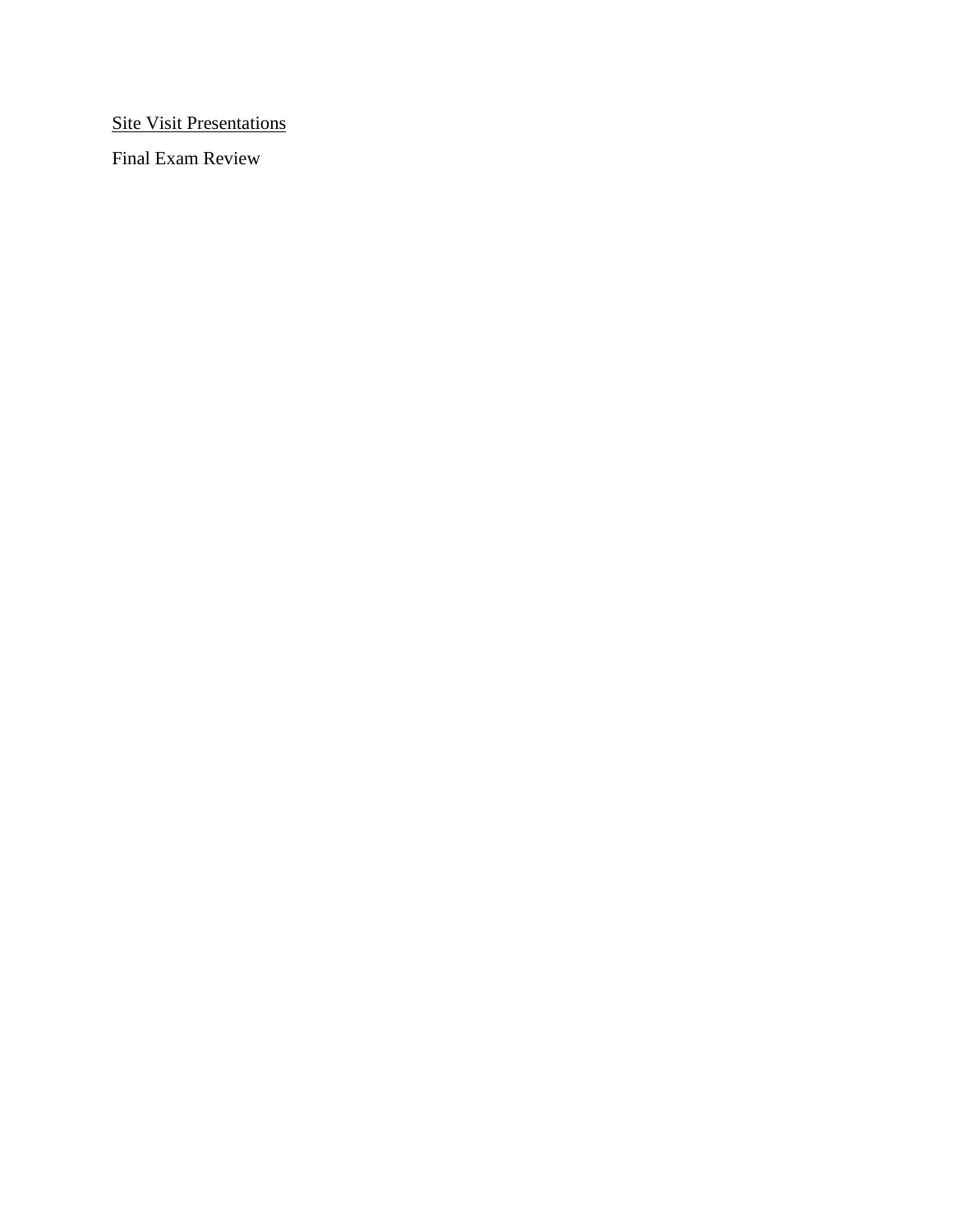# **RELIGIOUS SITES OF SOUTH FLORIDA**

The Site Visit and Report must deal with a religious tradition that is **not the student's own**. If a phone number is no longer valid, call information and please let the instructor know that the number(s) has been changed so that the directory can be updated. If you learn about other sites not included below, please let the instructor know also.

## **ISLAMIC: the times to go are Fridays and Sundays at 1:30 p.m. Female students can bring a scarf with them if they don't want to stand out, but it is not required.**

Ershad Center Miami (Shia) 6669 SW 59 Place Miami, FL 33143 (305) 970-5202

Miami Gardens Mosque (Sunni) 4305 N.W. 183 street Miami, Florida 33055

Mosque of Miami (Sunni) 7350 N.W. 3rd Street Miami, Florida 33126 305-261-7622

Masjid Al-Ansar (Sunni) 5245 N.W. 7th Avenue Miami, Florida 33127 (305) 757-8741

Islamic School of Miami Masjid al-Noor (Sunni) 11699 SW 147 Ave Miami, FL 33196 (305) 408-0400

Islamic Jafferia Association Imambara (Shia) 10554 N.W. 132nd Street Hialeah Gardens, Florida 33016 (305) 557-6835 http://www.ijamiami.org/

Muhammad's Mosque # 29 (Nation of Islam) 5660 N.W. 7th Ave. Miami, Florida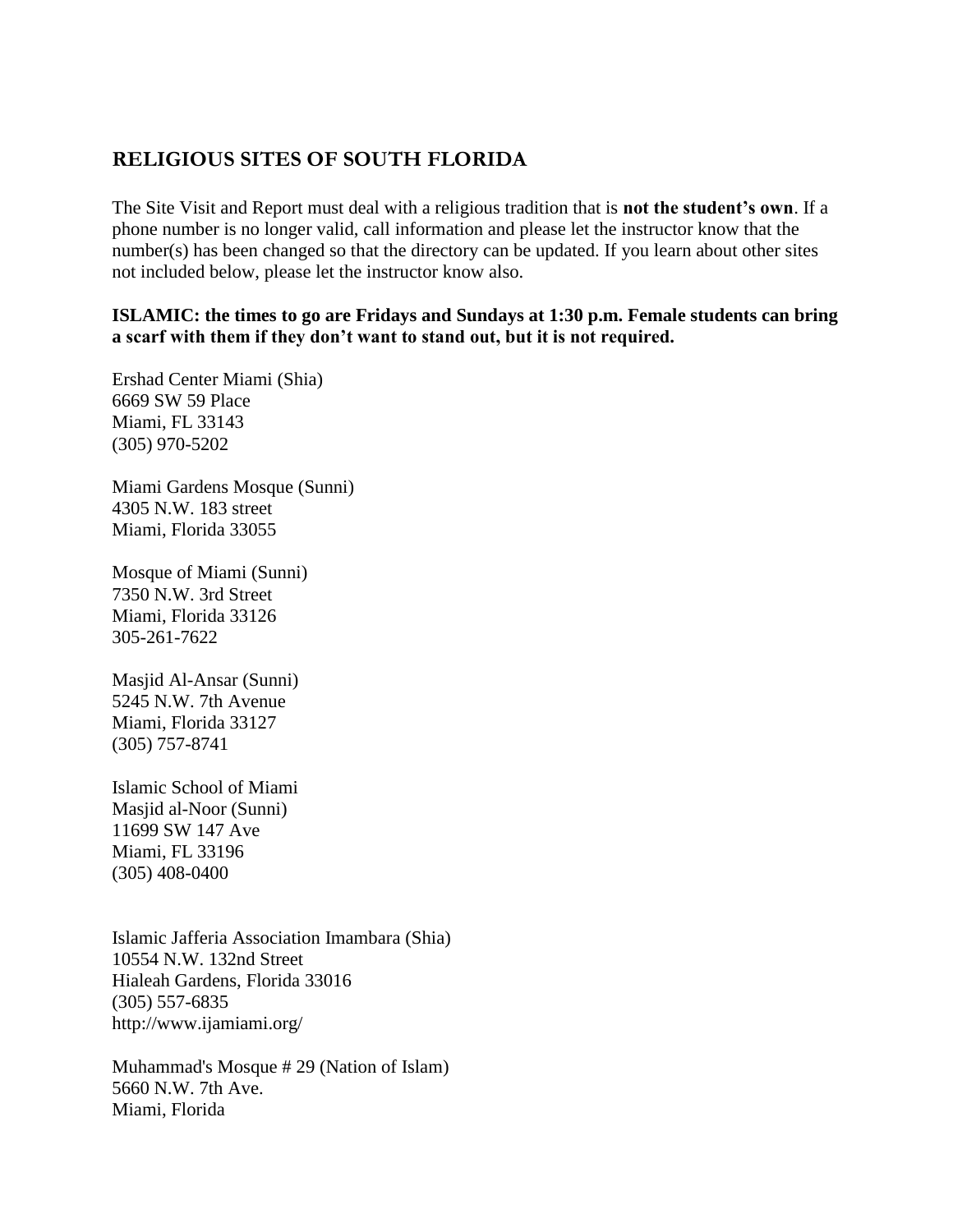#### 305-756-9136

## **BAHAI**

FIU Bahai Club 305-436-2490

Bahai Faith (South) 9300 S. Dixie Hwy. Miami, Florida 305-570-8886

Bahai Faith (North) 4365 Rock Island Rd. Ft. Lauderdale (North of Commercial) 954-524-4084

#### **BUDDHIST**

(Nichiren Buddhist) Sokka Gakkai International Miami Community Center 20000 S.W. 36th St. Ft. Lauderdale, Florida 33332 954-349-5200

Avalokitesvara Buddhist Study Center (Buddhist) 7550 S.W. 82nd Court Miami, Florida 33143 305-271-6361 267-8000

International Zen Institute of Florida (Buddhist) Dharma House 3860 Crawford Avenue Miami, Florida 33133 305-448-8969

Wat Buddharangsi Temple (Thai, Buddhist) 15200 S.W., 240th Street Homestead, Florida 305-245-2702

Amida Temple ("Pure Land" Buddhist) c/o Kuang-Hsi Wu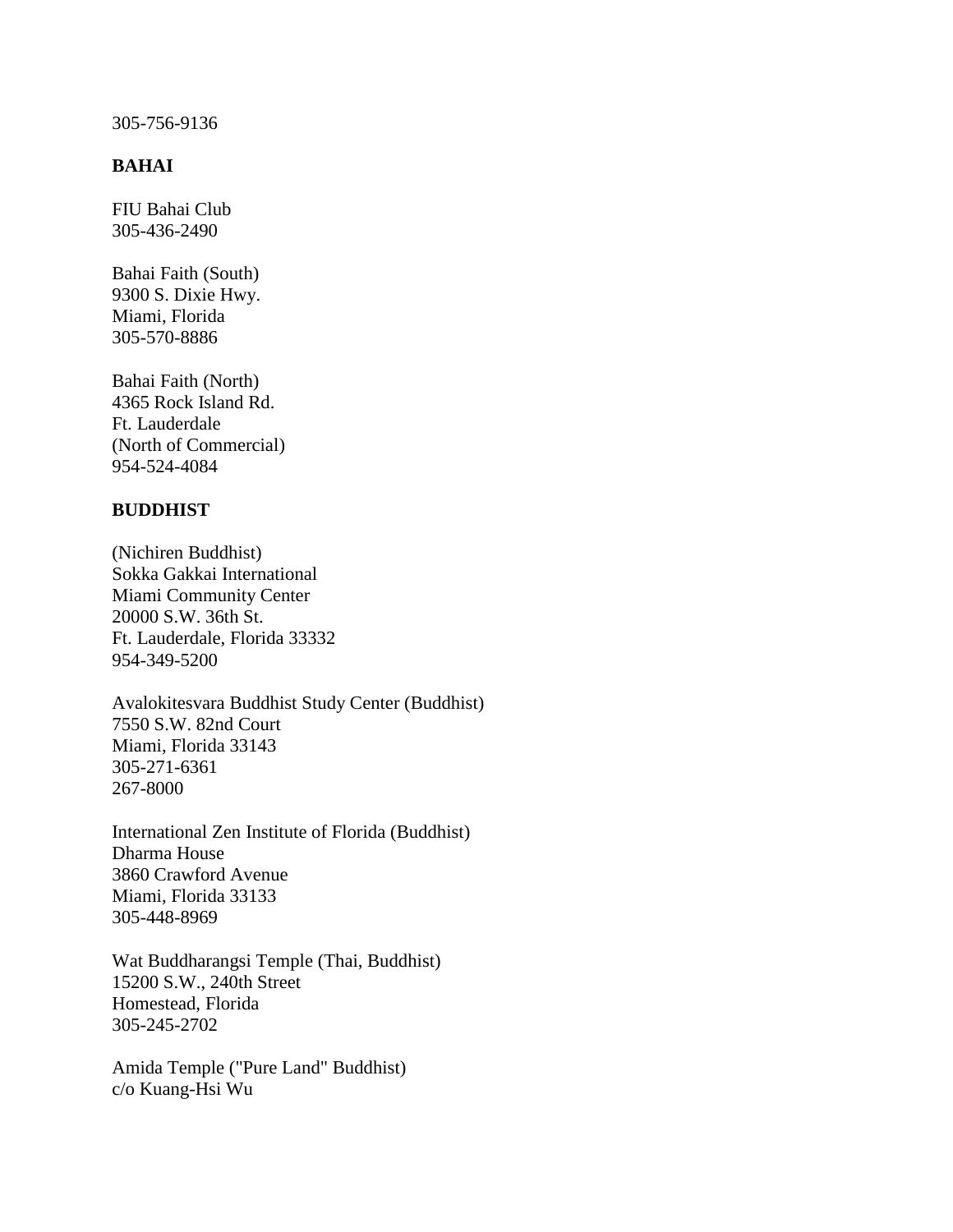12815 S.W. 119 Terrace Miami, Florida 33186 305-385-2866

International Dharma Center (Buddhist) P.O. Box 141728 Coral Gables, Florida 33114-1728 305-267-8000 (Ileana Davis)

Kagyu Shedrup Chöling (Tibetan Buddhist) 1905 Monroe Street Hollywood, Florida 33020 954-920-1346

#### **HINDU: Plan to attend Sunday mornings at 10:00 a.m.**

Shiva Vishnu Temple 5661 Dykes Rd. (S.W. 160th Ave) Pembroke Pines (Davie) 954-689-0471 webmaster@shivavishnu.org (I-75 north, exit at Sheridan, go west to Dykes Road, then go north for about a mile, temple on the left)

The South Florida Hindu Temple 13010 Griffin Road Davie, Florida 954-438-3675 info@sfht.org

Hare Krishna Temple 3220 Virginia St. Coconut Grove, Florida 305-442-7218

#### **SIKH: Plan to attend Sunday mornings at 10:00 a.m.**

Sikh Society of Florida 16000 Sterling Rd. Pembroke Pines, Florida 954-680-0221 (Same directions as to Shiva Hindu Temple, but closer to Sheridan on Dykes Road)

**JAIN**